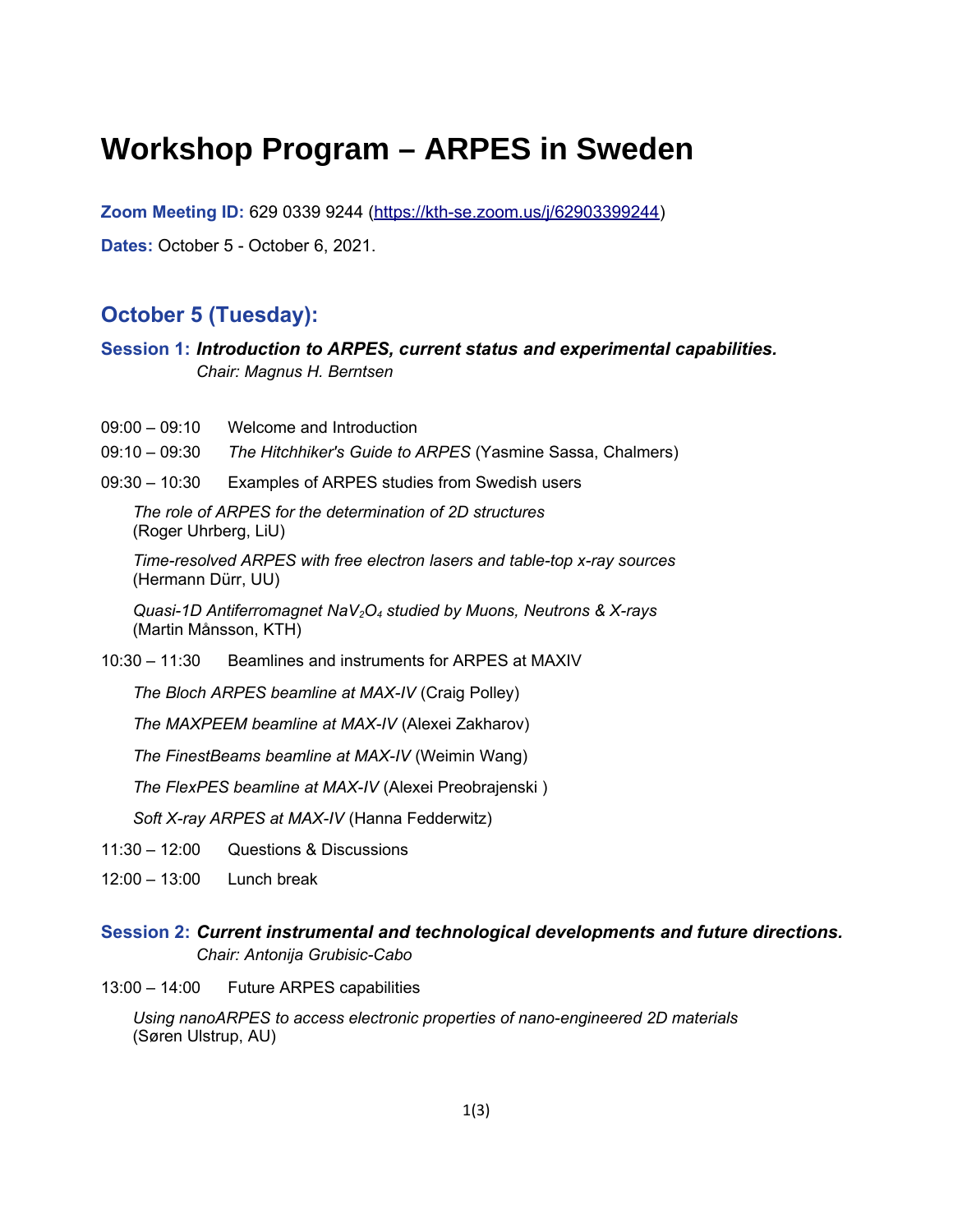*Accessing the spectral function in a current-carrying device* (Philip Hofmann, AU)

*Photoemission spectroscopy using momentum microscope*  (Maciej Dendzik, KTH)

14:00 – 15:00 Examples of state-of-the-art ARPES studies

*Charge Density Waves and Band Structure in NbS3 Polymorphs measured through nanoARPES*  (Dibya Puyal, KTH/Cambridge)

*New strategies for probing local orbital and topological properties using ARPES* (Samuel Beaulieau, U. Bordeaux)

*Ultrafast electronic line width broadening in the C 1s core level of graphene* (Davide Curcio, AU)

#### **Session 3:** *Meet the Swedish ARPES community.*

*Chair: Ute Cappel*

15:10 – 16:00 Virtual poster session or 5 minute presentations

### **October 6 (Wednesday)**

**Session 4:** *Identifying future science cases for ARPES studies and collaborations. Chair: Ute Cappel*

09:00 – 09:40 From theory to experiments

*Skyrmion creation, manipulation, and ARPES possibilities* (Claudio Verdozzi, LU)

*Organic Quantum Matter* (Matthias Geilhufe, Nordita)

09:40 – 10:40 Devices and applications

*Towards devices with heteroepitaxial 2D crystals* (Samuel Lara-Avila, Chalmers)

*Spin in Topological Quantum Materials and Devices* (Saroj Dash, Chalmers)

*2-dimensional perovskites: Phase transitions and applicability to solar cells* (James Gardner, KTH)

10:40 – 11:40 Sample growth and new materials

*Emergence of exotic electronic and magnetic correlations in Chromium tri-iodide: a Van der Waals ferromagnetic insulator* (Anirudha Ghosh, UU)